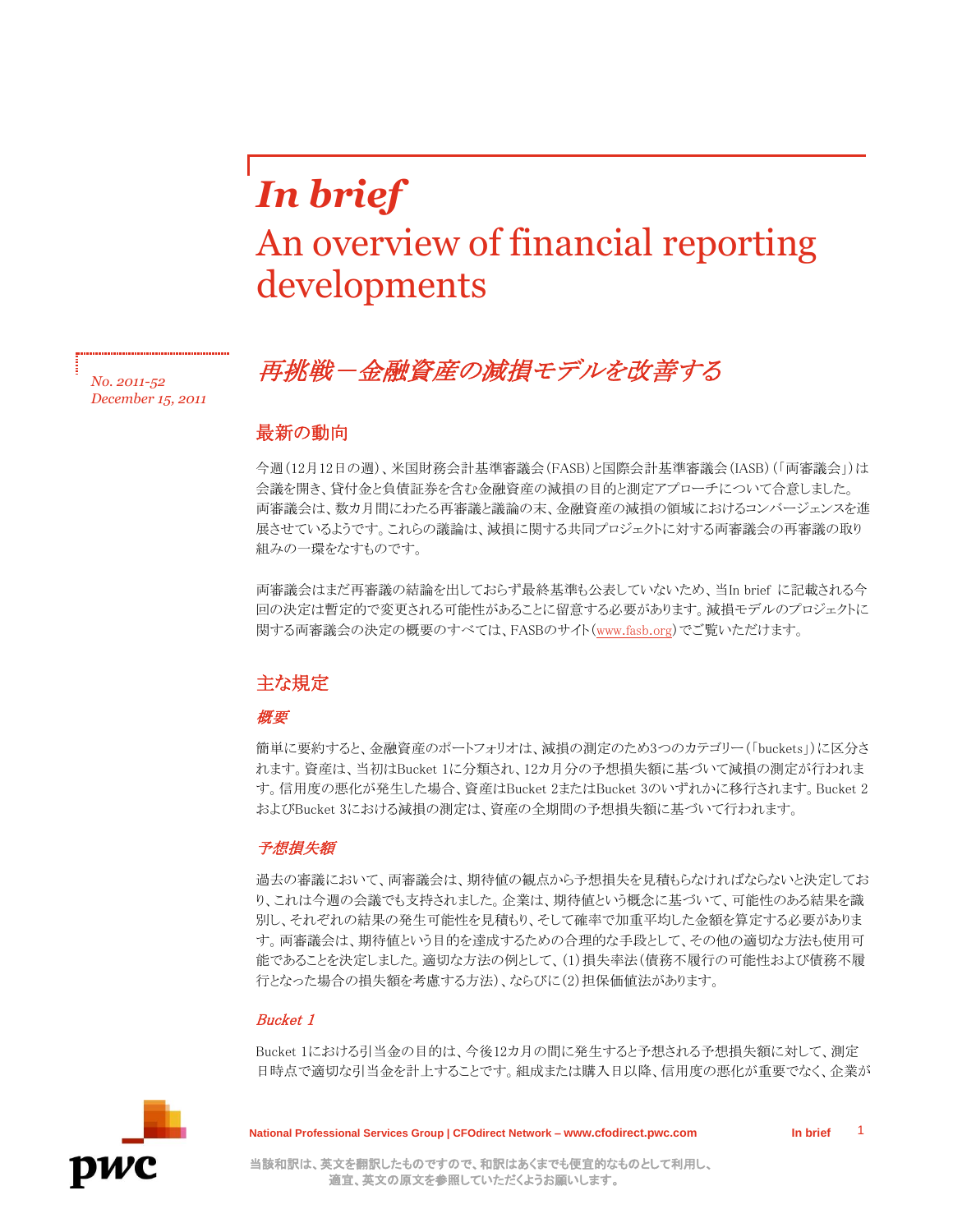契約上のキャッシュ・フローを実質的に全額回収することを見込んでいる金融資産は、Bucket 1の測定とす ることが可能です。Bucket 1の要件を満たすか否かを評価するため、資産は、同質のリスク特性をもつ資産 プールにグルーピングされるか、または個別レベルで分析される必要があります。

#### Bucket 2 および Bucket 3

全期間の予想損失の認識は、(1)当初認識以降の信用の質の悪化の程度、および(2)結果として契約上 のキャッシュ・フローを回収できないリスクに基づいて行われます。当初認識以降、重要ではないとはいえな い信用の悪化が発生しており、キャッシュ・フローを十分に回収できないことが少なくとも合理的に起こり得 ると企業が判断した場合、金融資産はBucket 2またはBucket 3に分類変更されます。Bucket 2とBucket 3の 違いは、単に「評価の単位」の違いです。Bucket 2は金融資産をポートフォリオ単位で評価し、Bucket 3は 金融資産を個別に評価します。

#### Buckets間の分類変更

両審議会は、減損モデルの両方向への信用の遷移を考慮することに合意しました。たとえば、信用度が悪 化した場合、Bucket 1からBucket 2へ、信用度の改善がみられた場合はその逆方向へ、分類を変更できま す。企業は、buckets間で減損に関する分類変更を行う必要があるかどうかを決定する際、たとえば、一般 的な経済やインダストリーの状況の変化、ならびに貸出審査基準および貸手の信用の質の変化など、さま ざまな要因を評価し、考慮する必要があります。さらに、両審議会は、債務不履行の発生可能性はキャッシ ュ・フローの回収可能性を決定する上で特に重要な特性であることにも合意しました。

#### 負債性証券モデル

当モデルは負債性証券にも適用されます。負債性証券は、全期間の予想損失額の認識の要否を判断す るため、個別に、または同質のリスク特徴に基づいたグループで評価されます。信用度の悪化を表す主要 な指標は、負債性証券の公正価値の変動になります。しかし、審議会のスタッフは、企業が負債性証券を Bucket 2に分類変更すべき時期を決定する際の助けとなる、負債性証券に関する特定の要因について引 き続き取り組む予定です。

両審議会は、概念的には上述のアプローチ案を支持していますが、「buckets」間の分類変更を引き起こす 要素や事象、そしてこの提案モデルに基づく金融資産の金利の認識に関する審議を継続する予定です。

#### コンバージェンスは達成されるか?

関係者は減損モデルに関するコンバージェンスの達成を非常に重要だと考えているため、両審議会は、引 き続きこの領域におけるコンバージェンスの達成に努めていく予定です。今週の暫定的な決定は、両審議 会がこの目標達成に向け一歩近づいた可能性を示すものです。

## 次のステップは?

両審議会の決定は暫定的であり変更される可能性があります。両審議会が再審議を完了させた時点でパ ブリックコメント募集のために公開草案が公表される予定です。公開草案は、2012年上半期を目標に公表 される予定です。

In brief<sub>2</sub>